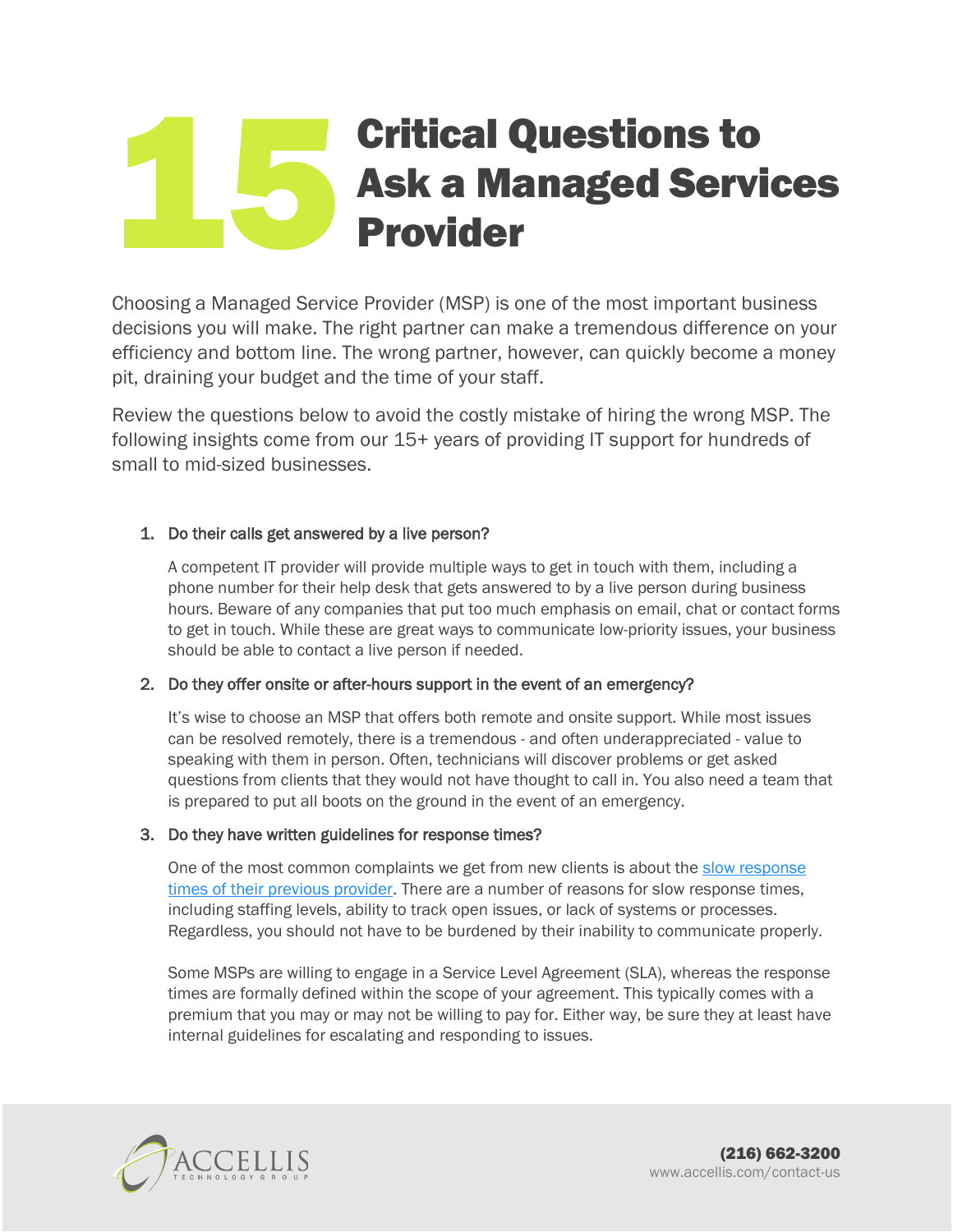## 4. Do they remotely monitor your network and provide proactive maintenance?

By definition, the primary responsibility of an MSP is to monitor your IT environment and provide proactive [maintenance](http://accellis.com/7-reasons-law-firms-should-outsource-their-it-operations/) to keep it running smoothly. The key word here is *proactive*. They do this by installing monitoring systems that operate 24x7x365, collecting and evaluating performance statistics such as memory usage, CPU usage and disk space from your servers, PCs, and networking components. If something seems 'out of whack,' the MSP can fix the issue before it escalates into something more serious. So most of the issues are resolved before you even know about them. All of this translates to less downtime, longer life-span for your equipment, and a lower burden on your staff.

## 5. Do they have Errors and Omissions (E&O) insurance?

If one of their technicians makes a mistake or a judgment error, causing data loss or massive downtime, who's responsible? Any reputable MSP should be able to provide proof of E&O insurance, which provides coverage in the event that an error or omission on their part has caused financial loss.

## 6. Can they provide you with network documentation including all hardware devices, warranties, software licenses, passwords, and user information?

As a business, it's important to maintain documentation and access everything you own, even if access to the information is limited to key people. Some IT providers are unwilling to provide even basic information like this to their clients, as it gives them more control or job security. Your IT provider should provide you with a complete inventory on an ongoing basis.

## 7. Can they provide support for your unique line of business applications?

While most MSP's claim they 'specialize' in a specific industry, most do not. In fact, they're probably making the same recommendations and providing the same type of service to a dental office as they are the manufacturing firm down the street.

An MSP that truly specializes in your industry will genuinely understand how your business operates, what day-to-day challenges you face, and how your business structure and workflow impacts your bottom line.

## 8. Is Managed Services their primary business function?

A lot of companies provide some flavor of Managed Services, but their primary business function is actually something else, such as a printer and copier company, a marketing agency, or an accounting firm. A true MSP will have a team of technicians, dedicated monitoring systems and detailed procedures and protocols dedicated primarily to delivering managed IT services.

#### 9. Do they offer a true "all-inclusive" support plan? Do they clearly define any and all services that are considered out-of-scope of their agreement?

One of the more popular Managed Services options is the all-you-can-eat plan. Generally, this plan works out to the benefit of both parties. With hourly support plans, the main goal of the MSP is to maximize billable hours, which directly contrasts with the goals of the client. In an

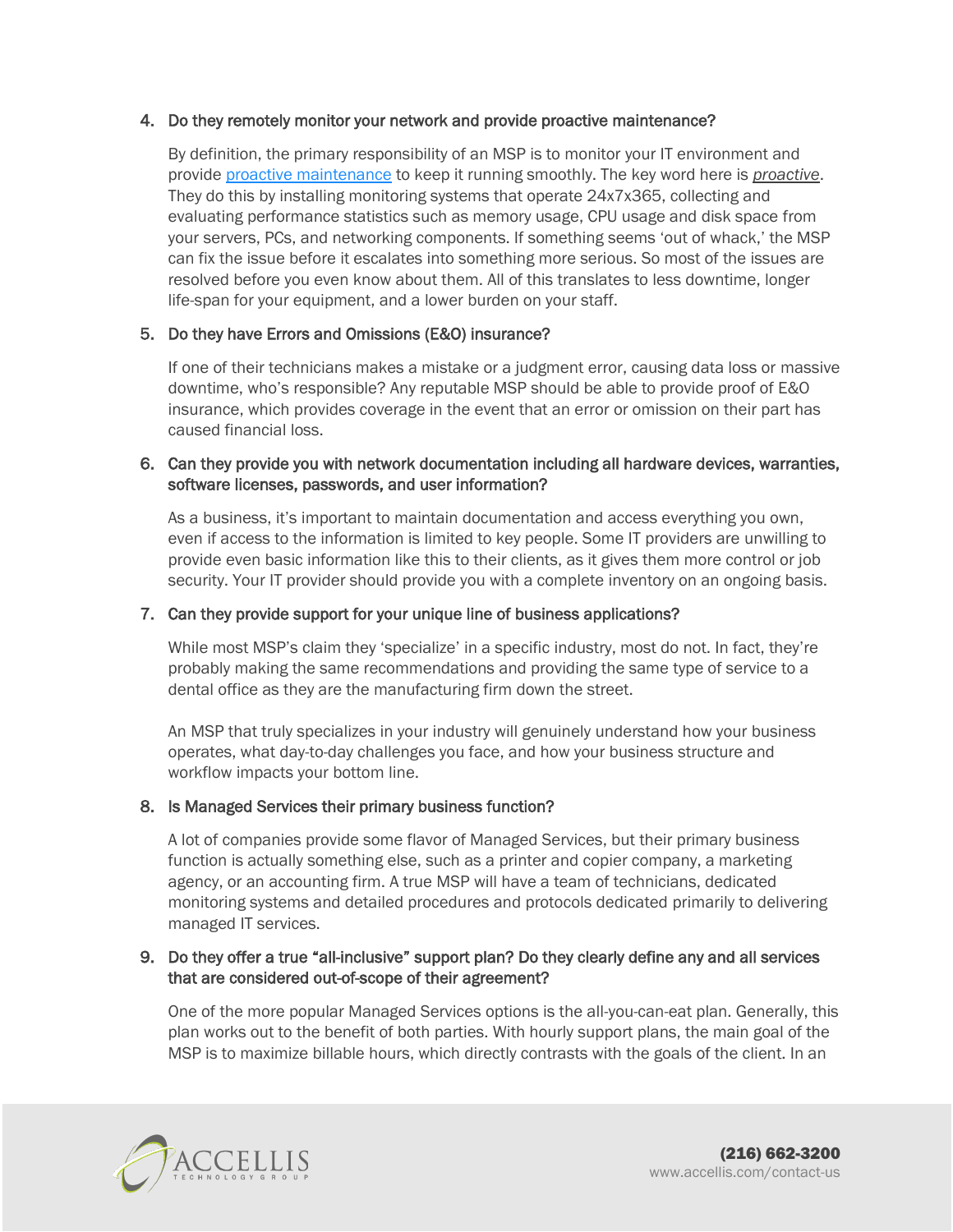all-inclusive or flat-fee arrangement, the MSP is motivated to perform their work quickly AND accurately to ensure problems don't pop backup.

When opting for an all-inclusive plan, make sure you are fully aware of what is and is not included. Some items that may or may not be included are:

- *Onsite support*
- *After hours support for non-emergency issues*
- *Spyware, malware and virus infection management*
- *Backup management*
- *Internet and data connectivity*
- *3rd party software support*
- *Support for hardware or software not sourced by the MSP*
- *Support for a major disaster, such as a network restore*
- *Personal PCs and laptops that are used to access company data*
- *Mobile devices*
- *Infrastructure upgrades*
- *PC replacement*
- *Data migrations / conversions*
- *Cabling*
- *Office moves / relocation*

## 10. Do they provide regular reporting on the health of your IT environment?

The ability to plan ahead and budget for future IT expenditures is one of the most important benefits you'll get from a managed services program. A reputable MSP will make sure you are well aware of possible failures and upcoming purchases. One of the ways this is communicated is through monthly reporting. You should receive reports detailing the performance of your systems, all work performed over the month, and recommendations for improvement.

[Here's an example of a Monthly System Health Report](http://accellis.com/wp-content/uploads/Accellis-Managed-IT-Services-Monthly-Health-Report.pdf)

## 11. Do they verify that good backups are being performed daily, weekly and monthly?

We've been called in to too many situations where a business suffers a major server crash or outage and is desperately trying to restore their data, only to find out that the last good backup was taken months, or even years ago. A reputable technician should confirm that your firm is backing up your data daily, weekly and monthly. This simple task can save you tens of thousands of dollars in data loss, equipment damage and repair services down the road.

## 12. Do they regularly install patches and updates?

One of the greatest sources of vulnerabilities in most small and midsized businesses comes from system that are not routinely updated with the latest software patches. Most cyberattacks happen by exploiting these unpatched systems. Your MSP, at a minimum, should be applying monthly Windows updates and daily antivirus definition files to all devices.